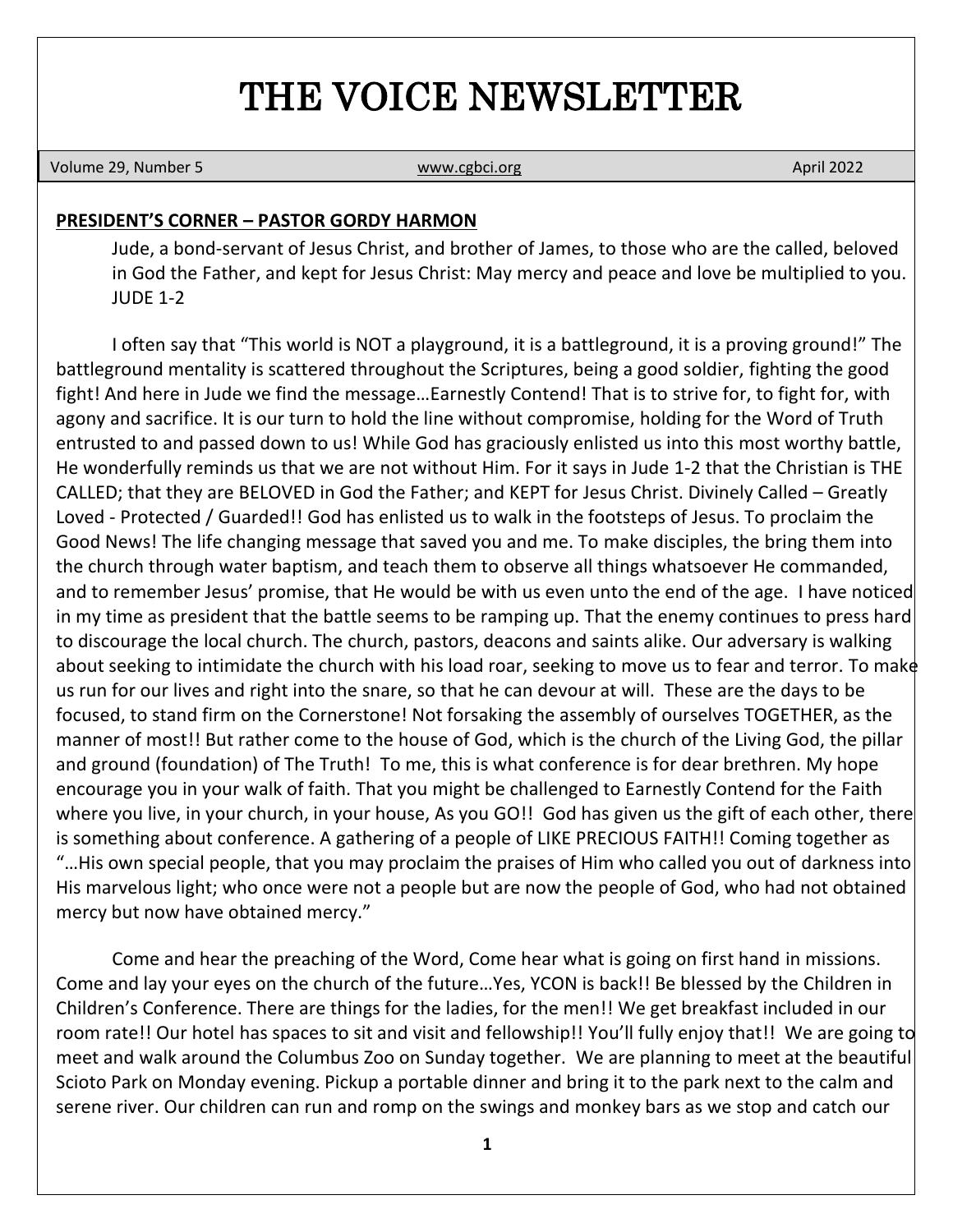breath, together. As a bonus at the park an ice cream truck will come and deliver scoops of joy in various flavors. Look for a schedule to come your way very soon. It will come right to your email if you send a request for conference information to [CGBCIConference@gmail.com.](mailto:CGBCIConference@gmail.com) You will receive the latest news, bulletin inserts, updates schedules, YCON news, all things pertaining to conference. May God be Glorified as we Earnestly Contend – Pastor Gordy Harmon

*For help and information regarding conference contact:* Pastor Jonathan Edwards (Conference Coordinator) Email: jsedwards07@gmail.com / 419-665-4024

Pastor Gordy Harmon (Conference President) Email: bffpastorg@gmail.com / 740-504-7932

# **"EARNESTLY CONTEND"**

# **June 17-21, 2022**

# **Marriott NW, Dublin, OH**

### **NATIONAL CONFERENCE NEWS AND UPDATES – PASTOR GORDY HARMON**

Please check the CGBCI Website for two easy-to-use links to properly register for conference. One link is strictly for the hotel. It will walk you through the process of making your room reservation.

If you do not want to reserve your room online, please call the hotel's reservation hotline at: 888-801-7133. **REGISTRATION DEADLINE – MAY 25, 2022**

When making your reservation, the Executive Panel strongly recommends that you do not use your debit card. The hotel has a **DEBIT / CHECK CARD NOTICE** posted which says the following:

**"Use of a debit / check card as security or payment for your room immediately places a hold on the funds in your checking account. The amount of the authorization / hold requested will be for up to seven days room and tax plus an estimate for incidentals. Your financial institution may continue to hold these funds for 3-5 business days after you checkout. The hotel cannot accept responsibility for holds placed on debit / check card account."**

There is second link that is equally important for you to use, it is the Eventbrite link. It is very similar to the one we used last year. This link registers you for conference and helps the Executive Panel make sufficient plans for your arrival and participation. It is here that you can register your children for Children's Conference. Ladies can sign up for The Ladies Luncheon (deadline for registration is May 25<sup>th</sup>). How many Zoo Tickets do we need? How much ice cream to buy? How many are coming for YCON? How many for the Golf Outing? It is so important for you to fill out the Eventbrite Registration Form so that we can be ready! The hotel is offering a Complimentary Breakfast Buffet included with your room reservation. The staff and management at the Marriott NW in Dublin have worked tirelessly with great enthusiasm and ideas to help make our stay with them as enjoyable as possible.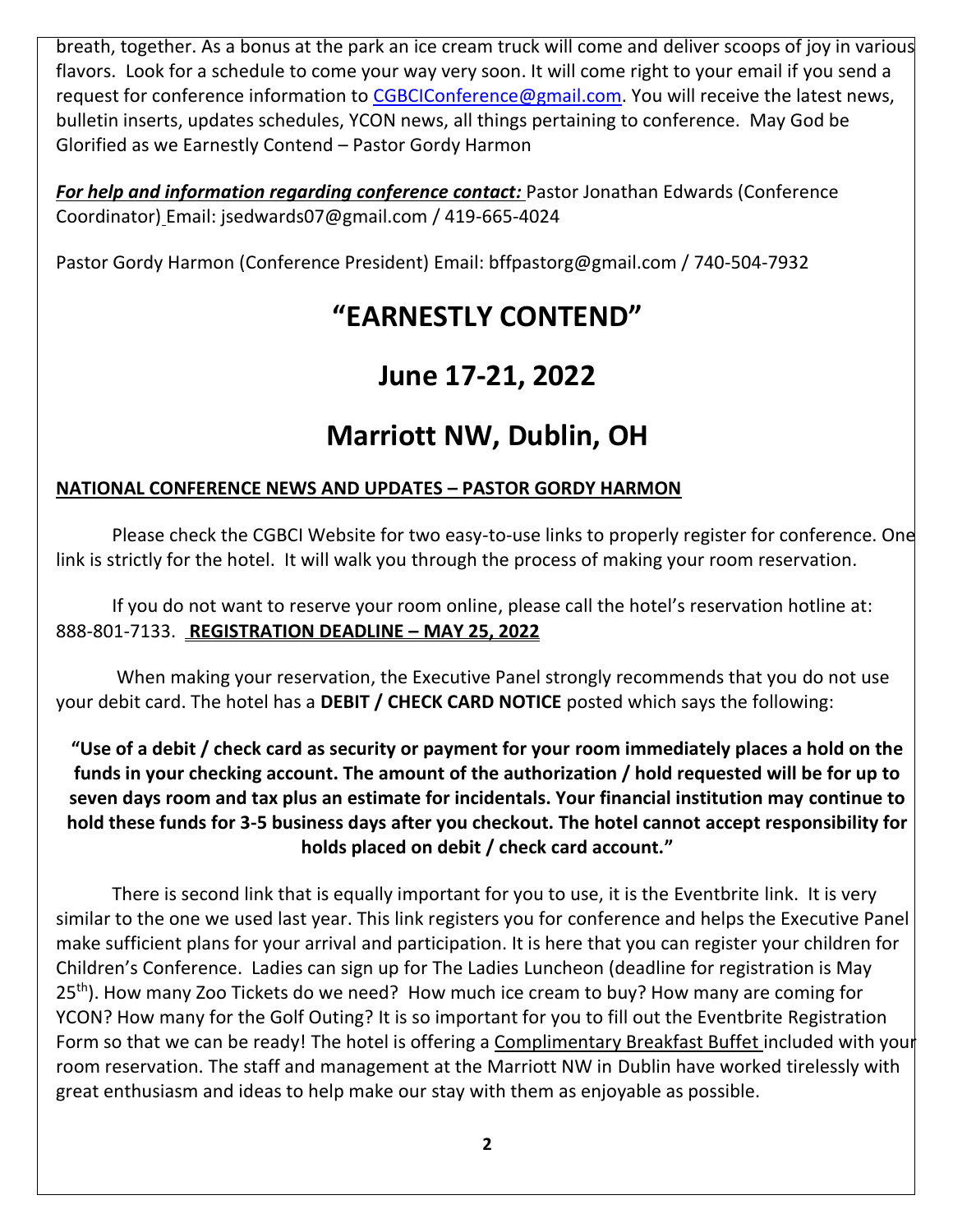### **YCON 2022 – PASTORS KEVIN YODER AND ROB COVER**

Greetings brethren,

YCON is planning for an action packed week. Much of what the youth will be studying is our identity in Christ and that He has a greater plan than just surviving the difficulties. His disclosed purpose and plan gives us a different perspective with perseverance and tremendous joy even in times of stress. The last couple years have proven that we need to be connected and rooted with good friends to share life together. The last two years have been very difficult on the youth and we want to encourage them in the Lord and make lasting friendships. I am looking forward to spending time with you all!

# *Please see your pastor for the YCON youth application, they need to be sent in by May 15th!*

Pricing for the week is \$295 with room, food and activities. Or \$195.00 if staying with your parents. Family discount is \$25.00 off for each additional sibling.

If you have not received an application form or if you have questions, please email [yoderk1974@gmail.com.](mailto:yoderk1974@gmail.com)

# **CORNERSTONE GBC (MANSFIELD) – PASTOR PHILIP MOELLER**

On Saturday, March 12<sup>th</sup>, a 3rd quiz rally was held at Orrville GBC. The quiz match covered James 5 and Jude. Congratulations to Orrville for winning the quiz match. Special recognition goes to Obie Geiser for quizzing out 3 times and Nathaniel Studer for quizzing out once. A final quiz rally will be held at Cornerstone GBC (Mansfield) on May 21<sup>ST</sup>.

# **NEW TROY GBC – PASTOR ROBERT MENSINGER**

God is continuing to bless here at New Troy despite the challenges of health issues with some of our members and attendees. Sister Caroll Stuckey and Pastor Ron Welsh recently had hernia surgeries and have recovered well. Brother Jon White is now under Home Hospice Care. Please pray for him and his wife Mitzy as she is working a full-time job. Sister America Schmaltz had a stroke and is in the rehab center in South Haven. She also has a problem with one of the valves in her heart.

My wife and I were blessed at the Mid-Year Meetings in Galion, OH. A big "thank you" to Pastor Jeff Pennington and the Galion church for hosting the

event. I am teaching through 2 Timothy in the Sunday School hour and preaching through 1 John for the morning Bible hour. We have continued to put the a.m. messages on Facebook and You Tube. Praise God our attendances and offerings continue to stay consistent.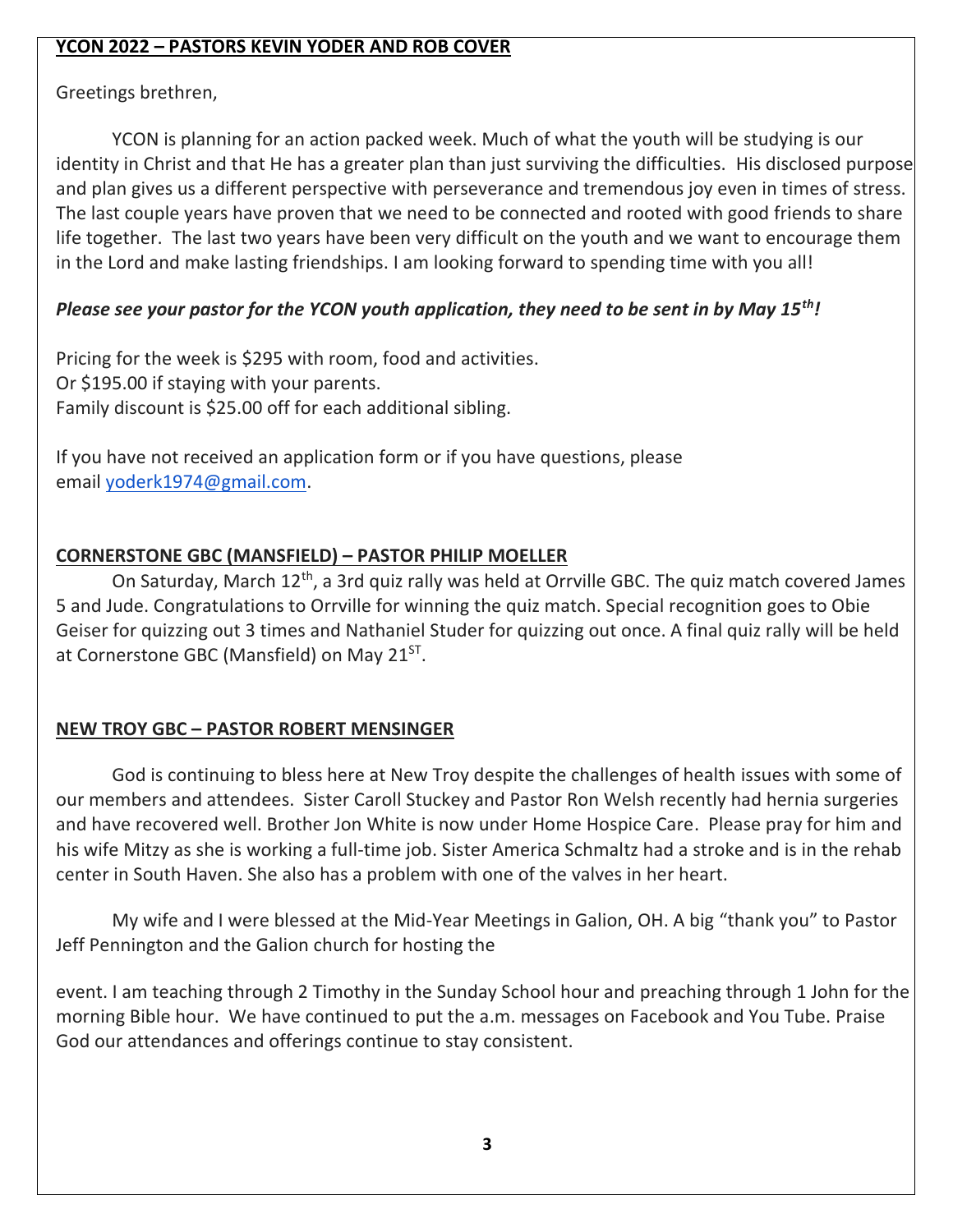#### **NORTH BUFFALO GBC (KITTANNING) – PASTOR JIM ROSE**

We are praising God for all the great things that are happening here at North Buffalo GBC. We have had five adults added to the congregation through the online ministry. They also knew Pastor Matt Foreman. They have been with us for a year. We prayed for years for a piano player and one of them plays beautifully and another leads the singing. Both are positions we have prayed for and God heard and answered!

We have been able, through love gifts from past members (now with Jesus), to purchase carpet, tile, and rubber steps in the vestibule.

Bro. Mike Wingfield came and hosted a prophecy conference. One lady and her daughter have continued to come to church after the meetings. We are looking forward to his next visit with us. We thoroughly enjoyed hearing Mike proclaim God's word. The church seems to be seeing a revival. We have new visitors almost weekly and several have come back since Covid. Many of them have brought friends who are still with us.

Our Awana Club is growing once again and just this month, we have had five new children and five past students have returned.

On April 9<sup>th</sup> and 10<sup>th</sup>, Bro. Grady S. McMurty from CREATION WORLDVIEW MINISTRIES was here. His messages were a great boost to the church especially surrounding God's wonderful creation!

We are also praising God for saving Pastor Jim from his fall this past Oct. 25th. We could have lost him. We thank each of you for all of your prayers. Jim is doing well.

## *SPECIAL OPPORTUNITY…. The biography of Dr. John Whitcomb*

The biography of Dr. John Whitcomb will be released in May! Pastor Harmon has agreed to allow Whitcomb Ministries to hold a special Book Event on June 18<sup>th</sup> at the CGBCI Conference! You will find this book fascinating as you learn how God used an ordinary man to change the course of history. "A Good and Faithful Servant" tells of Dr. John Whitcomb's family life, military service in WWII, and personal heartache and enduring faith as he sought to defend the accuracy of God's Word and the long



battle of origins vs evolution. Written by Dr. David Whitcomb, this book will inspire the reader to a deeper love for God and greater fervency for living one's life for God's glory!

Please stop by our table on June 18th to purchase your copy of "A Good & amp; Faithful Servant"! We will be selling the book at a very special price only for the conference as Dr. Whitcomb loved the CGBC's, Pastors, families and friends so very much. He would be greatly humbled to know his influence on lives continues on to this day. May God be pleased to use the ministry and the story of his life to draw people to the Savior!